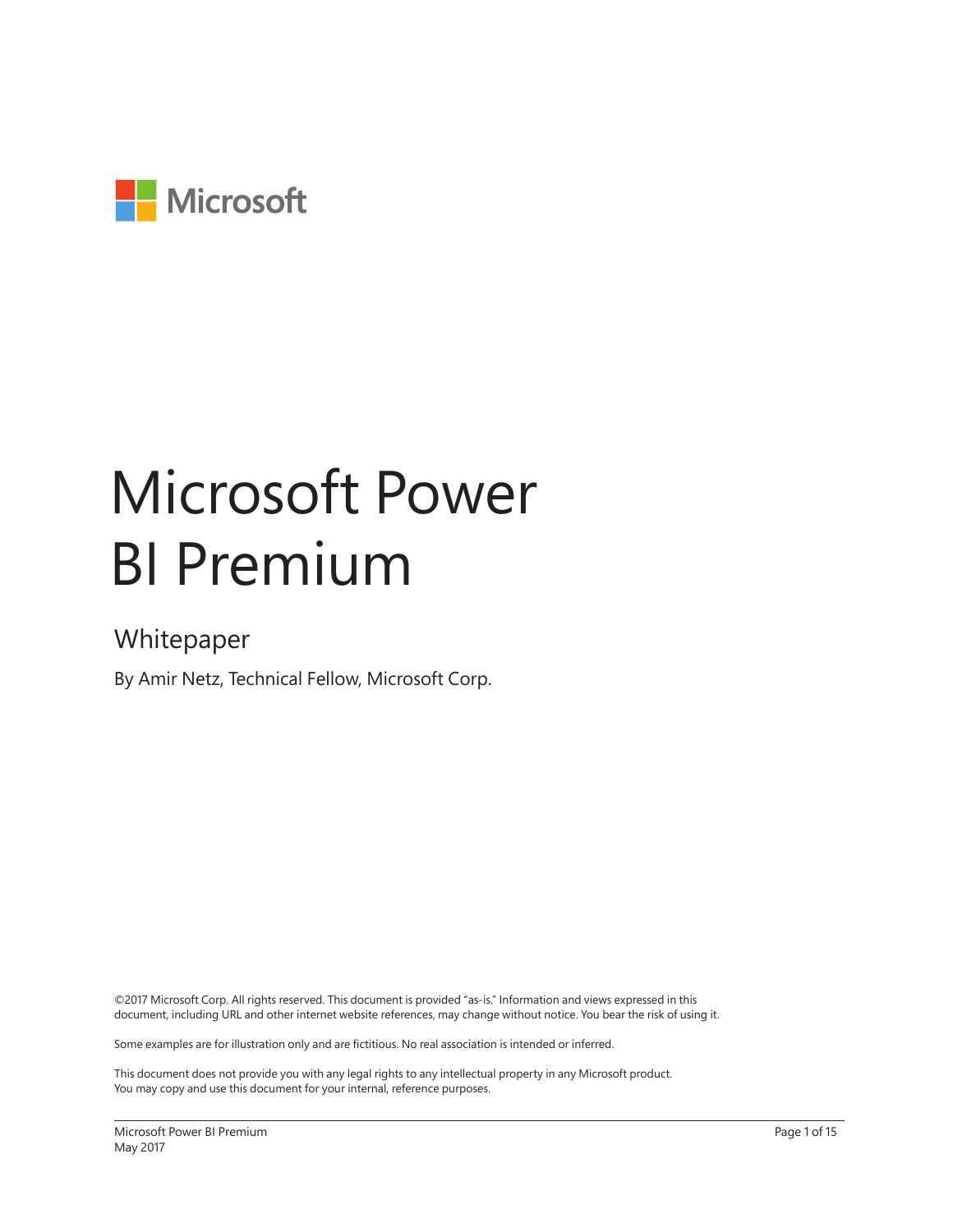### Introduction

Since Power BI was introduced in July 2015, it has enjoyed a fantastic reception in the market. The service's "seconds to signup, minutes to wow" approach has helped Power BI deploy in hundreds of thousands of organizations.

As Power BI's adoption evolves from individuals and teams and into large enterprises, the need for new capabilities continues to evolve with it. Enterprises that are adopting Power BI are demanding larger scale, increased performance, complete governance and control, and the ability to deploy reports and dashboards to a very large number of employees, in a cost-effective way.

Power BI Premium is designed from the ground up to address the challenges of large enterprise deployments and demanding workloads. A new service architecture was created to optimize for these enterprise scenarios, including the ability for organizations to serve a large number of "readers" — who simply need to view and explore dashboards and reports — in a cost-effective manner and without needing to license each user individually. This white paper will review the basics of Power BI Premium, its vision, its capabilities, its road map, and its various usage scenarios.

**This white paper describes Power BI Premium, both as it exists when launched and also how it will evolve. We believe that by articulating the full vision you can better understand how to leverage Premium most effectively in your organization. Although we at Microsoft are working hard to release those features as soon as possible, know that some unexpected difficulties may arise that delay or change our plans.**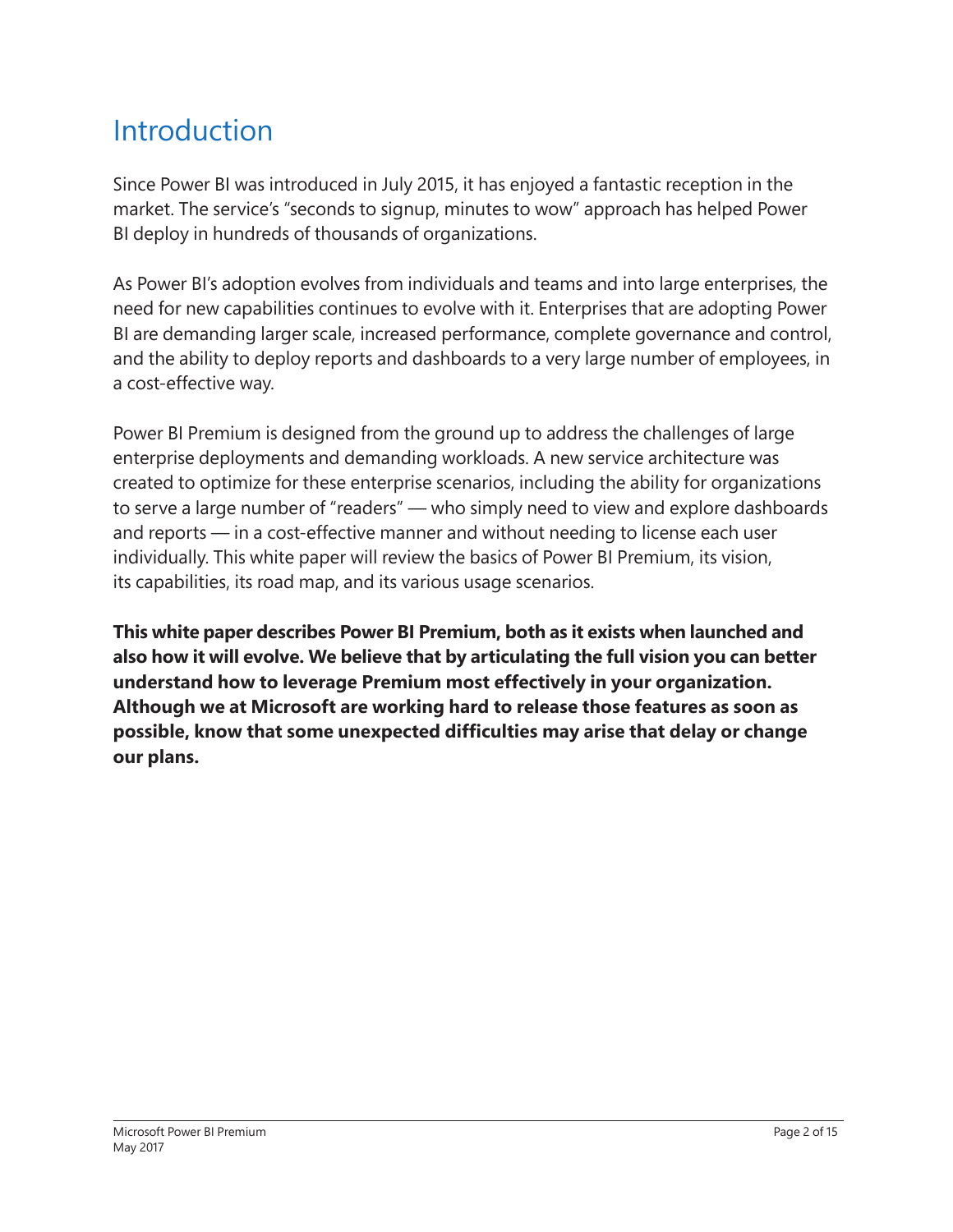### Dedicated capacity with Power BI Premium

The Power BI Premium offering introduces the concept of dedicated capacity, and it is the heart of the offering.

#### **What is dedicated capacity?**

Power BI Premium enables dedicated capacity, a set of resources (read: hardware) reserved for the exclusive use by you—the customer. To understand why having this dedicated capacity is so important, we first have to discuss how Power BI works internally.

Microsoft operates large clusters of machines that handle sign-ins, data load and refresh, query processing, rendering of dashboards and reports, natural language understanding, machine learning, sharing content and securing it, connecting to gateways, and powering all the other features of Power BI. In each of these clusters hundreds of machines are working together in concert silently to provide you with the familiar Power BI experience you know and love.

Since all the users of Power BI are sharing the same set of machines (also referred to as the "shared capacity"), controls are in place to make sure that a few users cannot monopolize all the shared capacity in the cluster and disrupt the quality of service for others. Many of the published restrictions of Power BI, like the 1GB model size or the limitation on the number of refreshes per day, are driven by the need to secure excellent quality of service for everyone. Enter Power BI Premium—with dedicated capacity we are offering the opportunity to move away from shared capacity and instead secure your own set of hardware resources to be used exclusively by you and your users.

Since the dedicated resources for Power BI Premium will be used only by you, all of the throttles and limitations that we at Microsoft put in to protect you and the other tenants can now be removed. The removal of the restrictions opens Power BI to a whole range of new features that allows for much larger scale, better performance, and fresher data.

And just as exciting as the new features, having your own dedicated capacity also allows you to publish BI content to users throughout the organization and beyond, without having to purchase licenses for them.

**With Power BI Premium you can distribute all your BI apps to users throughout your organization without requiring per-user licensing.**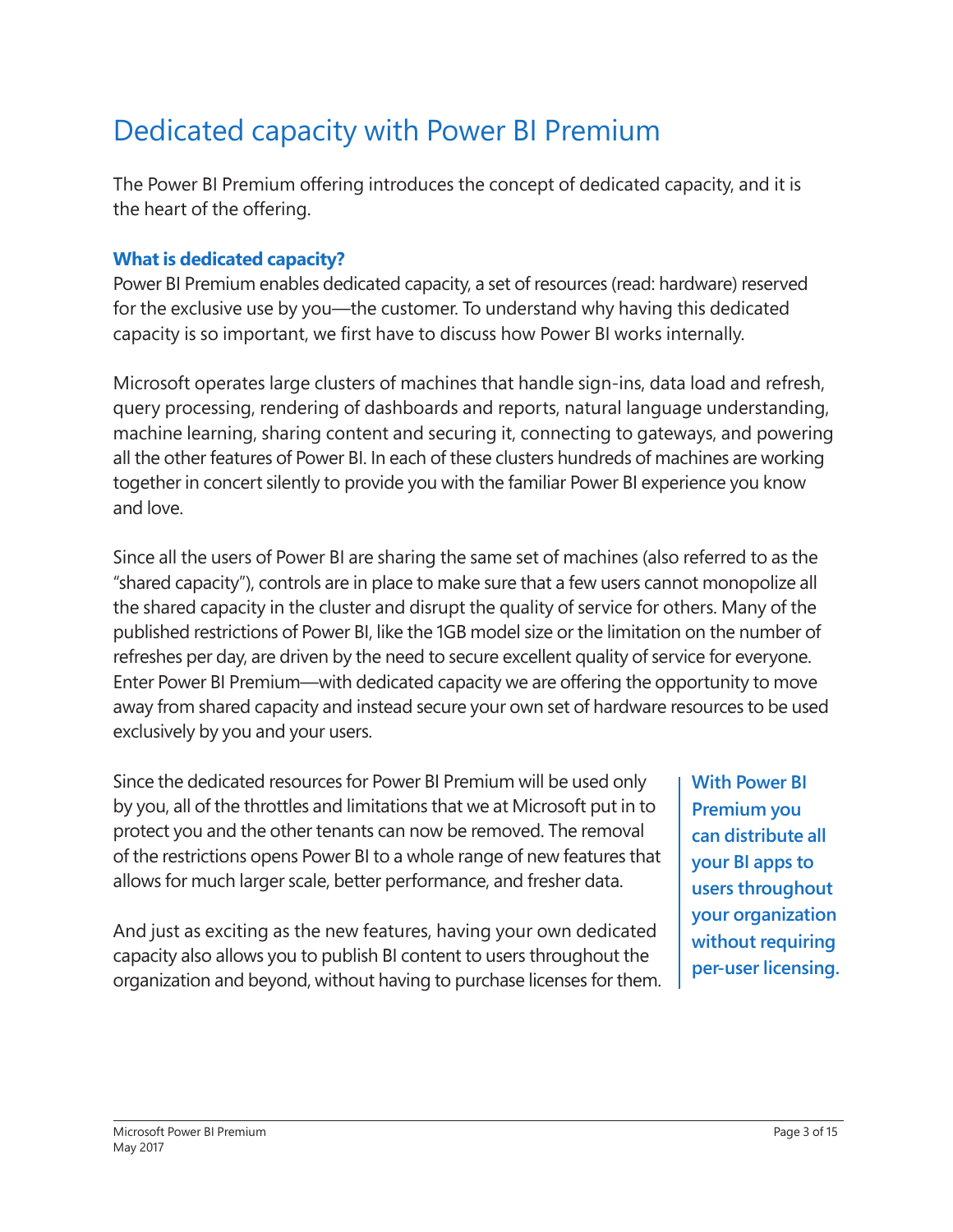With Power BI Premium we took great care to make sure that although some resources in our cluster become dedicated to your exclusive use, they are still completely integrated into the overall Power BI experience. The end users in your organization will continue to log in to Power BI as usual. They will find all their dashboards and reports as usual. They don't have to ever be aware that some (or all) of the BI content is hosted in your dedicated capacity. For your end users, everything works exactly as before.

**Power BI Premium is transparent to end users and does not change their experience.**

Lastly, we know that some organizations are not fully ready to transition all their data and BI architecture to the cloud. We understand the complexities of the real world and the need of some organizations, especially in regulated industries, to keep sensitive data behind the firewall. To accommodate these situations, we also included an on-premises server in Power BI Premium—the Power BI Report Server. Power BI Report Server allows you to keep sensitive data and reports fully behind your firewall, creating a hybrid deployment mixing cloud and on-premises.

## Dedicated capacity nodes: the v-Cores

Of course, different BI workloads will require different compute power. Supporting hundreds of users of few reports and dashboards is very different than enabling 100,000 users to consume many BI applications.

So when you decide to purchase Power BI Premium, you will need to provision enough capacity to support your workload. Capacity is provisioned through purchasing capacity nodes. The capacity nodes you purchase have a certain number of v-Cores (which stand for "virtual cores"), memory, and bandwidth that will need to be sufficient to power your BI system. Each node is composed of a number of v-Cores: frontend cores and backend cores.

The frontend cores are responsible for the web service, dashboard and report document management, access rights management, scheduling, APIs, uploads and downloads, and generally for everything that relates to the user experience.

The backend cores are responsible for the heavy lifting: query processing, cache management, running R servers, data refresh, natural language processing, real-time feeds, and server-side rendering of reports and images. With the backend cores, a certain amount of memory is reserved as well. Having sufficient memory becomes especially important when dealing with large data models or with a large number of active datasets.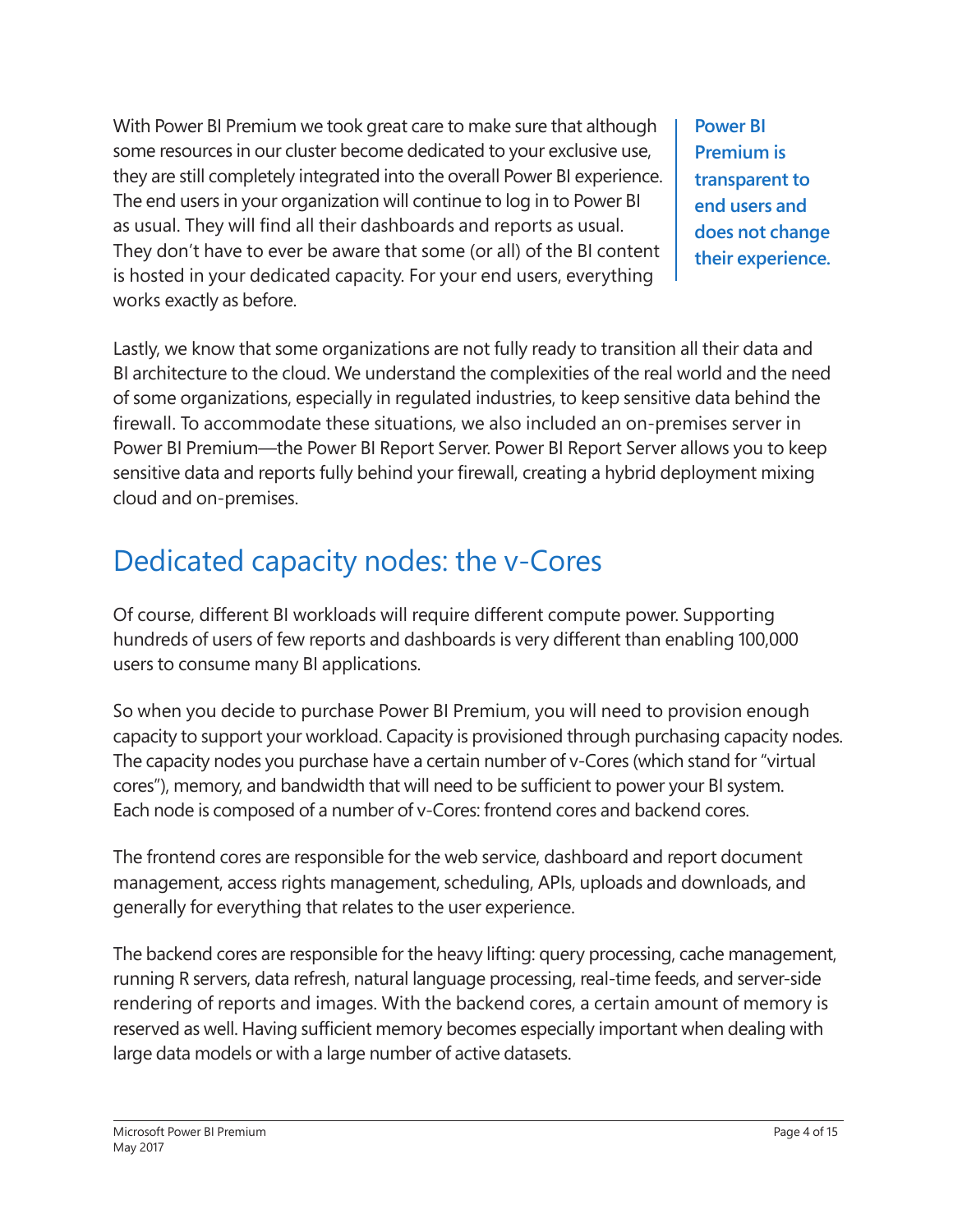The backend cores that do the heavy lifting are fully dedicated to you, and they will not be shared by others. The frontend cores are shared with others, and they are computed as your portion in the pool of machines that handles the shared frontend services in Power BI.

| <b>CAPACITY NODE</b> | <b>CORES</b> | <b>BACKEND CORES</b> | <b>FRONTEND CORES</b> |
|----------------------|--------------|----------------------|-----------------------|
| P1                   | 8 v-Cores    | 4 cores, 25 GB RAM   | 4 cores               |
| P <sub>2</sub>       | 16 v-Cores   | 8 cores, 50 GB RAM   | 8 cores               |
| P3                   | 32 v-Cores   | 32 cores, 100 GB RAM | 16 cores              |

At launch, Microsoft will offer three sizes for Premium capacity—P1, P2, and P3. Each comes with a different number of v-Cores and memory size:

#### **How much capacity?**

Calculating how much capacity you'll need is an inexact science. You should plan on provisioning enough capacity to be able to comfortably handle your peak usage. Make sure to plan for some offline scheduled activities such as data refresh, smart alerting, or broad email distributions. If you have not reserved sufficient capacity, your cores could become overloaded and the responsiveness of the system will suffer.

Microsoft has provided a Capacity Calculator on its website to help you plan your Power BI Premium deployment. The calculator uses a simple usage model based on Microsoft experience across many different organizations. However, the variability of the usage patterns is very significant and will depend on many factors including the specific data models used, the number of queries and their complexity, the hourly distribution of the usage of the service, the data refresh rates, the use of advanced features like Q&A, R and email distributions, and other usage patterns. As such you must use the calculator with caution and with tempered expectations—estimating capacity is not an exact science and performance cannot be guaranteed.

Most organizations will experience gradual adoption of the BI system over time. As adoption grows, the capacity utilization will increase. Another factor that will increase the capacity utilization is the planned future functionality of Power BI services on the capacity. Microsoft will gradually be moving more Power BI features and services after the launch to the capacity, and these will consume more of the horsepower. Therefore, Microsoft is providing multiple node size options, e.g., P1, P2, and P3, for customers as their usage grows over time.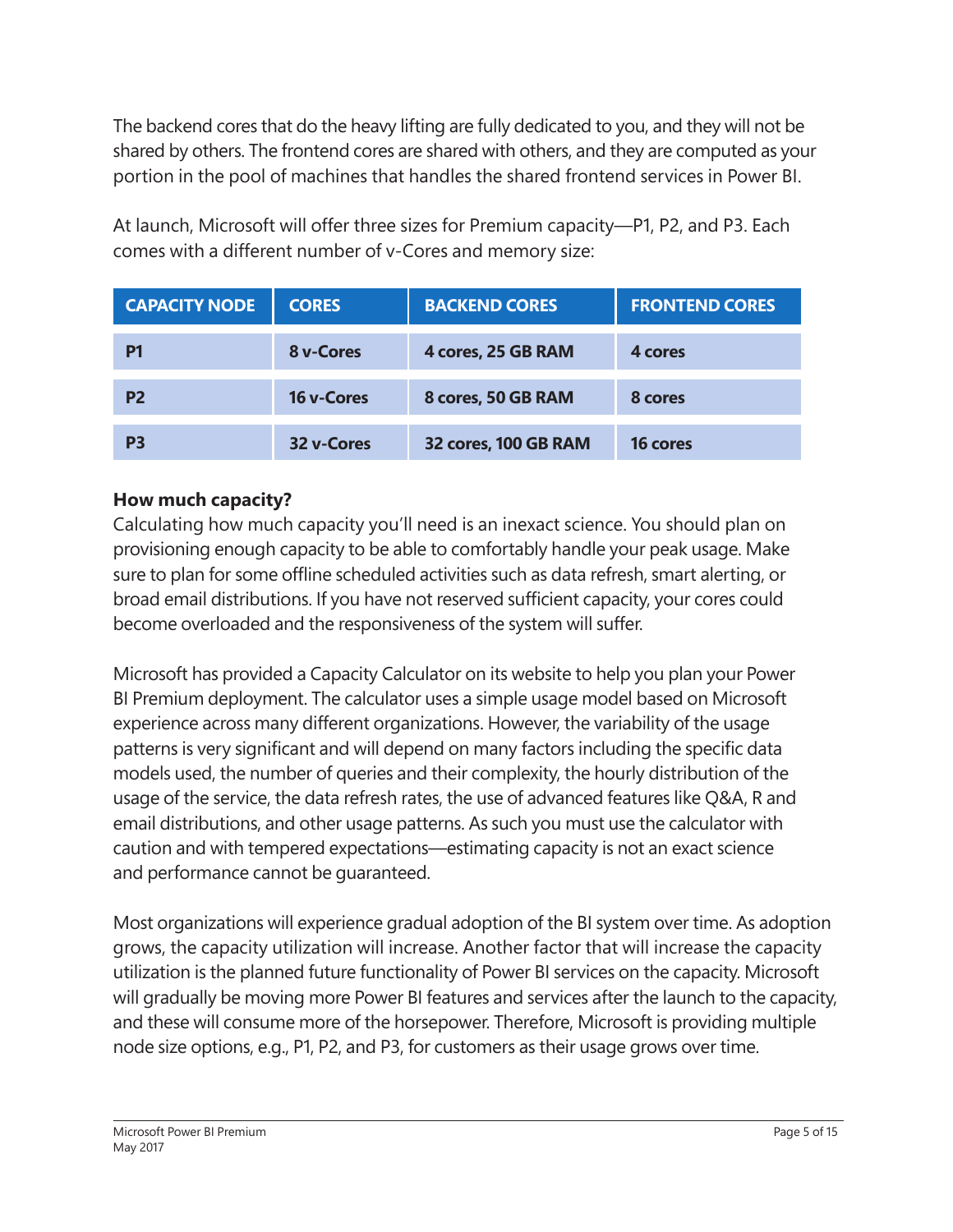All this is to explain that estimating the capacity is not a trivial exercise. But as a cloud service, Power BI provides the flexibility to increase capacity as needed.

Performance and responsiveness are critical to user satisfaction. We strongly recommend that you plan for provisioning enough capacity to secure high performance—and with it the success of the deployment and the happiness of your customers.

**Make sure to provision enough capacity to secure peak performance of your BI system, and with it its success.**

#### **Scaling up**

At launch, Microsoft is offering the three initial capacity node sizes shown above. However, additional node sizes available in the future could support data model sizes in the hundreds of gigabytes and tens of processor virtual cores.

#### **Scaling out**

When deploying to a very large number of users, even the largest node size may not be enough. To address large deployments, Microsoft is preparing a scale-out capacity deployment option. With the scale-out option, you will be able to purchase multiple capacity nodes and deploy them together as a single capacity cluster. Power BI will autonomously manage your capacity cluster and will automatically balance the load across the nodes using the same technology it is using in the shared capacity. No extra management overhead will be involved when deploying scale-out capacity.

### Power BI application distribution

For many, the most important capability of Power BI Premium is the ability to build and distribute BI solutions broadly to users, without the need for additional user licensing. This option is similar to the "per-core" licensing for on-premises servers.

Although you have Power BI Pro licenses to collaborate, create, and publish BI content, using Power BI Premium is perfect when you need to serve a large number of "readers" (aka "viewers"), who simply need to view and explore dashboards and reports. For this class of users, a Power BI Pro license is not necessary, and there is no need to name or count these users when you use the dedicated capacity.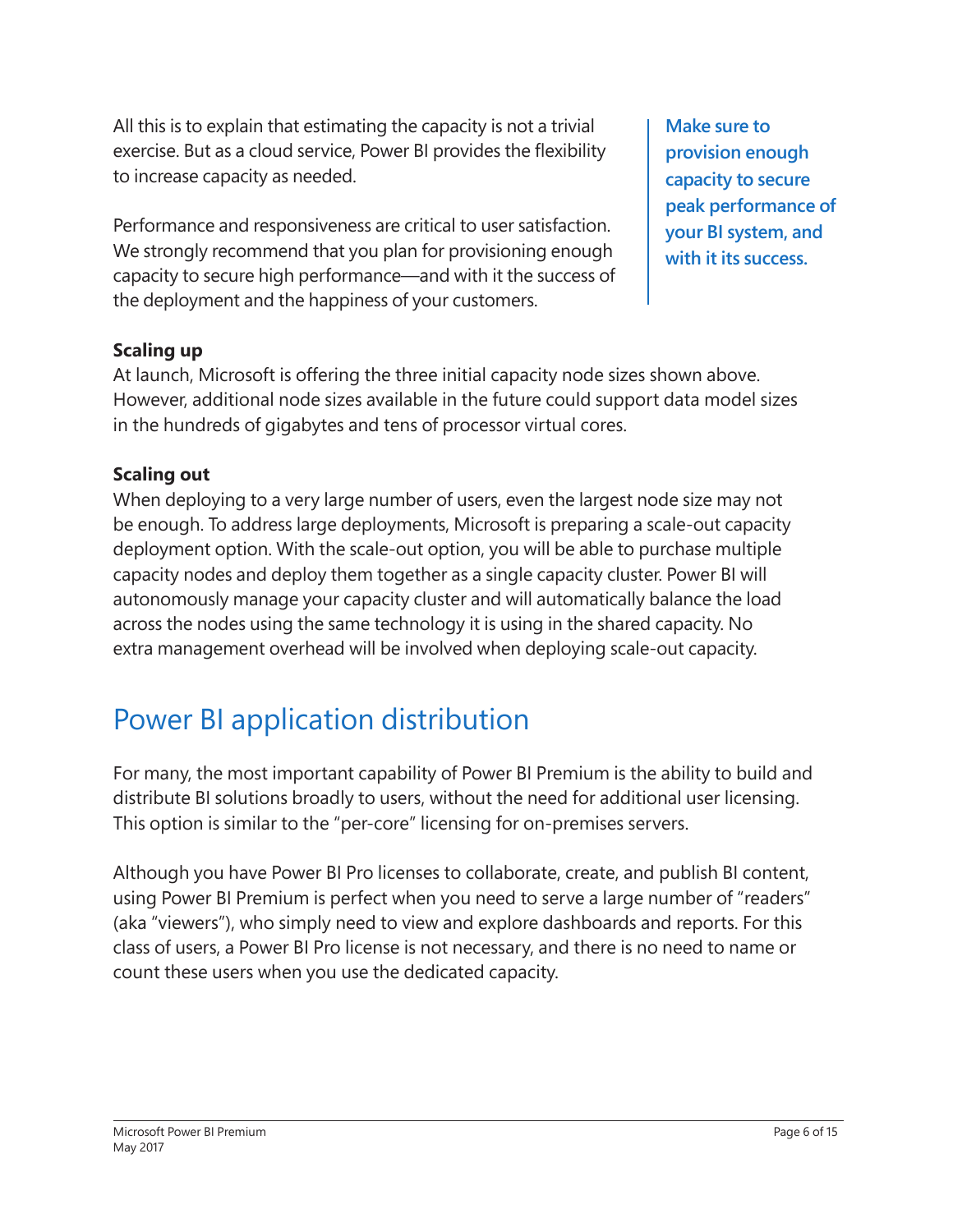To use this option, your BI content will be packaged in a Power BI App and distributed to users. Building Apps is very simple—create an App Workspace and collect all the dashboards, reports, and datasets for distribution. When completed, simply publish the app to your selected audience with a couple of clicks. Note that to create apps and publish them, you'll need a Power BI Pro license.

Once apps are created and distributed, any user, regardless of whether they have a Pro user license or not, can view the content contained in the app, which uses the resources of the Power BI Premium capacity. These capabilities include navigating the dashboards, interacting with the reports, and exploring using Q&A and Quick Insights. There is no restriction on the type of content the applications can include. Any supported data source can be used, both on-premises (through the gateway) and in the cloud. Power BI Apps are also available on Power BI Mobile and through Cortana.

But for all this to work, you will need to make sure that the Power BI apps are hosted in Power BI Premium capacity. To do that you will need to configure the capacity to include the app workspaces for those apps you'd like to distribute. Once the app workspaces are migrated to the dedicated capacity, the apps can be used freely by end users.

Migrating app workspaces to Power BI Premium is very simple and takes only a couple of minutes. When the migration is completed, your dedicated capacity will provide the compute power to serve the application(s) to the users.

You can also create a Capacity Assignment List and specify the Power BI Pro users, either individually or via a security group, whose applications will automatically be hosted in your dedicated capacity. From that point on, any application workspace created by one of the users in the Assignment List will be automatically migrated to the dedicated capacity without any manual migration. In addition, new users joining your organization who are in the Assignment List will automatically have their personal workspaces created in your capacity. Assigning all the authors in the organization is common when creating a baseload capacity (more on that later).

#### **Power BI for developers**

Power BI apps are ideal for users who use the Power BI service directly. However, sometimes you will need to build other SaaS applications where Power BI content is embedded in them. With these SaaS applications your users don't log in to Power BI at all. Instead your application will log in to Power BI to serve them their reports or dashboards. Going forward, Power BI for developers will be purchased via the Power BI Premium node offers. Developers can choose to use their capacity in "embedded mode" instead of user authenticated "SaaS mode."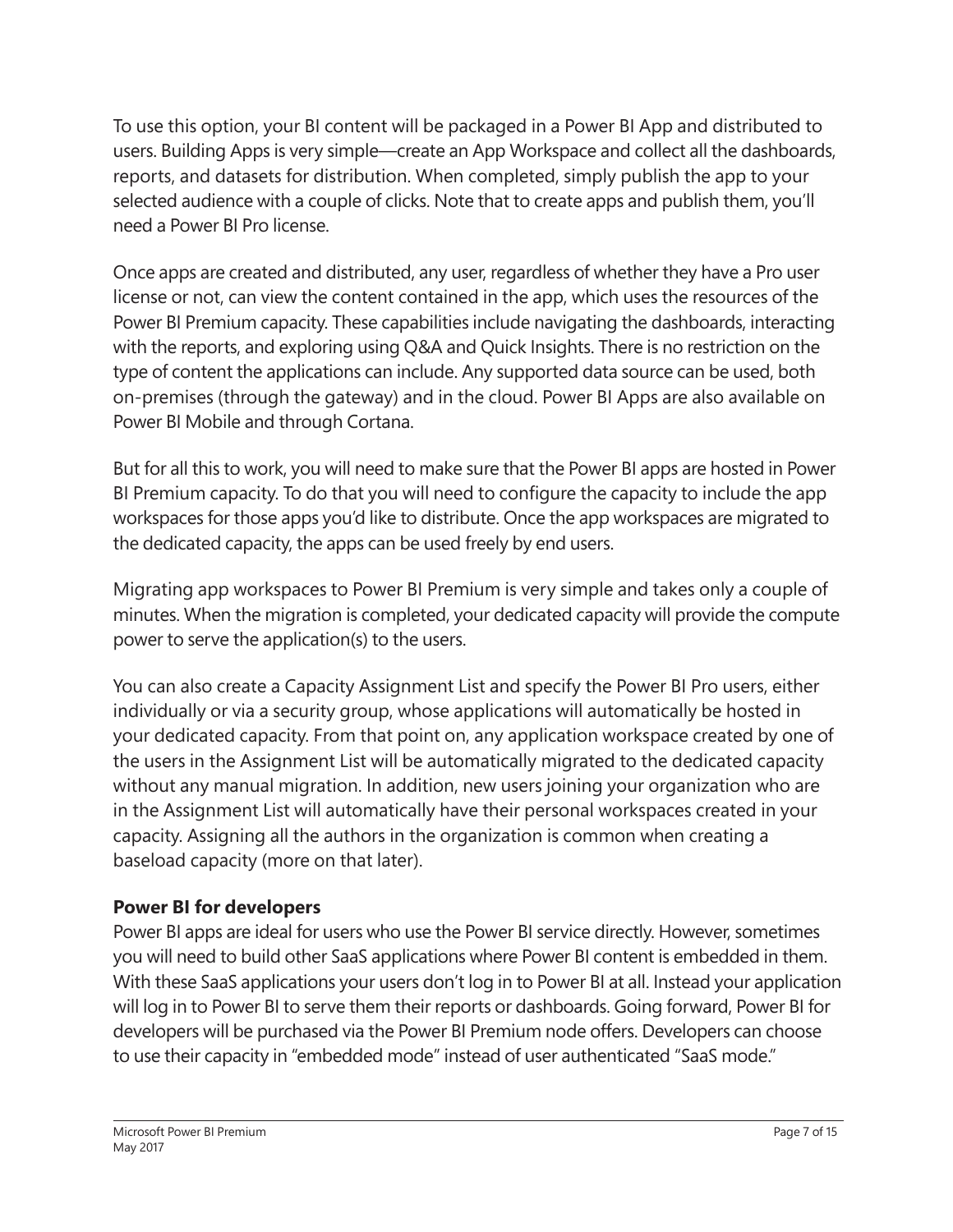Compared with the previous version of Power BI's offering for developers, called Power BI Embedded, developers pay for Power BI Premium on a capacity basis yielding predictable pricing compared with the variable session-based model. In addition, developers can now use all the features of Power BI, including dashboard embedding, cached models, and on-premises data gateways.

The principles, pricing model, and APIs for building such applications are consistent for both internal- facing enterprise portals or applications and external SaaS applications built by ISVs for their customers.

### The Power BI Premium capacity features and road map

Beyond the ability to distribute BI applications broadly throughout the organization, Power BI Premium offers a range of other very desirable capabilities. The initial release of Power BI Premium will not yet have some of these capabilities, but we intend to iterate following the offering's general availability. Additional planned Premium Capacity capabilities include the following:

#### **Noisy neighbors isolation**

The query performance of your reports and dashboards is now protected from the activities of the other users and tenants in the Power BI service. The hardware is exclusively for your use, so only your own workload will affect the performance. (This capability is available at launch.)

#### **Huge dataset storage and no user quotas**

With Power BI Premium you are freed from the standard user quotas of Power BI. Previously, we allowed up to 10 GB per Power BI Pro license in your tenant. With Power BI Premium, you get 100 TB of storage for each capacity you provision. (This capability is available at launch.)

#### **Higher dataset refresh rates**

We increased the data refresh frequency limits in Power BI Premium, from eight per day to 48 per day. So the standard limits on refresh (hourly) is gone, and now you can have your datasets refreshed on a minute-based schedule! This is a great way to ensure that your users are always seeing the latest data.(This capability is available at launch.)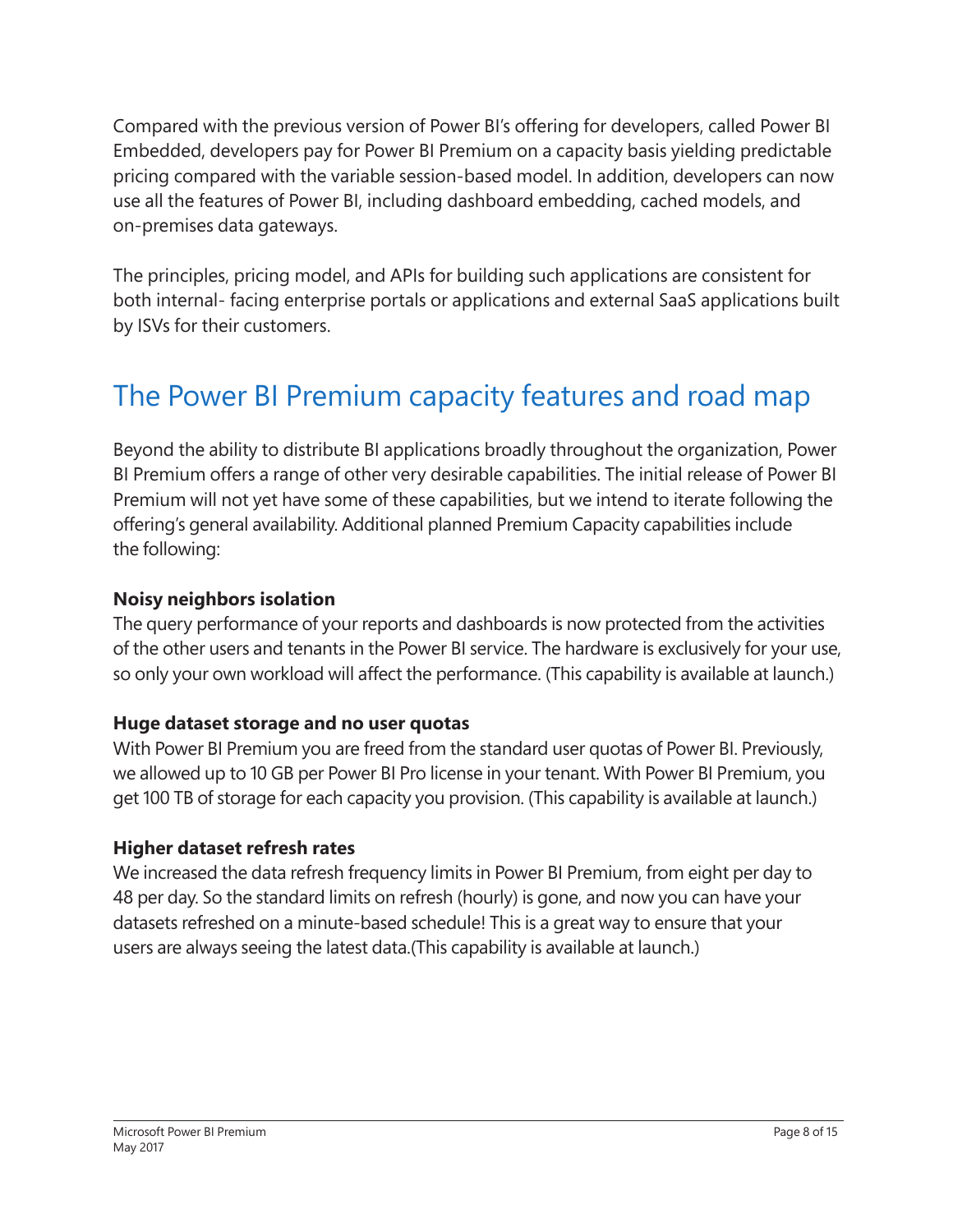#### **Large datasets**

The standard limitation on the dataset size cached in Power BI is 1 GB. But with Power BI Premium, we will be removing that limitation. You will be able to build models as large as the Power BI Premium dedicated capacity memory can hold. This means that the Power BI Premium P3 SKU will be able to support a dataset with 50 GB of data or more, and upcoming SKUs will offer capacity sizes that allow datasets with hundreds of gigabytes of data!

The increase of the dataset size limits will be done gradually after launch and will be going through thorough testing to ensure that the performance of the system remains high. In addition, to effectively support large datasets, a set of additional features, listed below, will need to be introduced. (Not available at launch.)

#### **Incremental refresh**

When the datasets get large, constantly refreshing all the data becomes a lengthy and highly inefficient way of managing the system. An upcoming feature for Power BI Premium is the ability to incrementally refresh the data so that only the newest data from the last day (or hour) is loaded into Power BI.

With Incremental Update all you have to do is set the refresh policy for the various tables in the model and Power BI will take care of everything else. (Not available at launch.)

#### **Pinning Datasets to Memory**

The Power BI system dynamically manages the memory use of the backend cores. When datasets stand idle without any queries hitting them, Power BI will silently evict them from memory to make room for more popular datasets. This dynamic memory management mechanism allows Power BI to host millions of datasets very effectively. However, there are situations when you may want to override this behavior.

When datasets are large, bringing them into the backend node's memory may take a while (how long depends on the dataset's size). This could mean that users opening a report find themselves waiting for the datasets to be loaded to memory before the first query can be executed. If so, consider pinning the dataset to memory, ensuring that Power BI will not evict it. This could be important for datasets where you want to secure the absolute highest quality of service—perhaps the ones powering the CEO's dashboard.

The Pinning Datasets to Memory capability allows you to gain new control over the performance of the BI system. (Not available at launch.)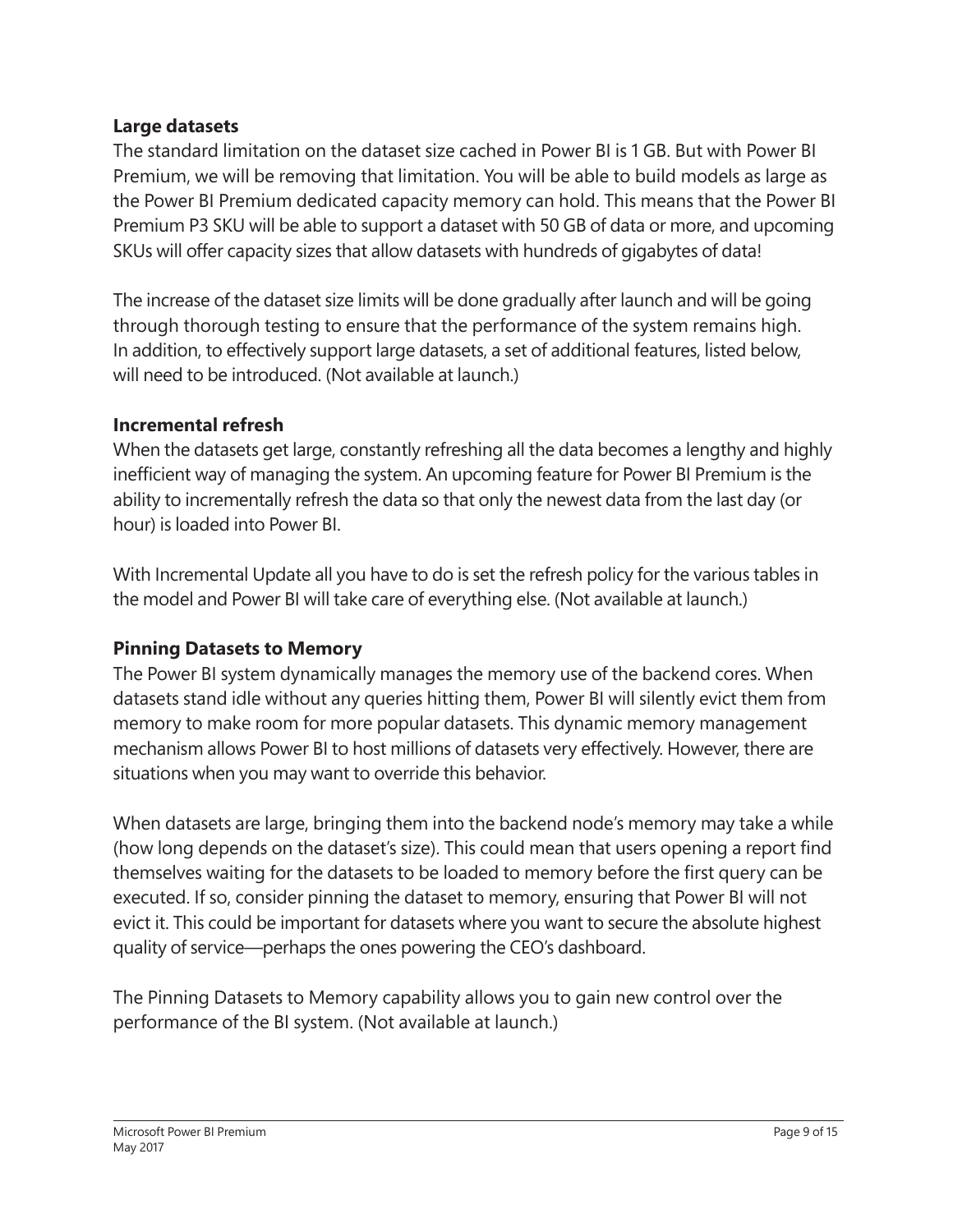#### **Dedicated Data Refresh Nodes**

Data refresh is a significant CPU-consuming activity that can put a heavy load on the node. Many administrators will schedule the data refresh processing during off-peak hours to avoid affecting the visible performance of the system.

If this is not an option, or you want to secure the optimal performance at all times, you will be able to set some of the nodes (when deploying scale-out capacity) as Data Refresh Nodes. This will separate the interactive query activities from the data refresh activities, ensuring that the interactive performance is maintained at all times. (Not available at launch.)

#### **Read-Only Replicas**

When you need to deploy BI applications to a very large user population and you are worried that the number of queries run on the node will overload it, you should consider deploying Read-Only Replicas. With this capability you will be able to mark datasets requiring replicas, and with that copies of the datasets will be automatically created and deployed into the other nodes in your Power BI Premium dedicated capacity. From this point on, Power BI will balance the query load across the nodes.

With Read-Only Replicas you'll be able to handle the largest query load. (Not available at launch.)

#### **Geographic distribution**

Capacities can be provisioned in any of the datacenters worldwide where Power BI is available. This supports BI projects where content must reside in certain geographic regions for regulatory or compliance reasons.

In addition, capacities can be set up as geo-replicas to handle the scenarios of global deployments of BI applications. If the dataset is stored in the U.S. and the end user is residing in Australia or China or South Africa, the distance between the user and the data can create performance issues due to bandwidth limitations and the speed of light (seriously).

Geo-Replicas are very similar to Read-Only Replicas, but with this capability the replica is copied to a node in another region. By setting Geo-Replicas you can ensure that users from around the world will connect to a copy of the data close to them and will enjoy the optimal performance and interactivity without concern for the physical distance between the user and the data. (Not available at launch.)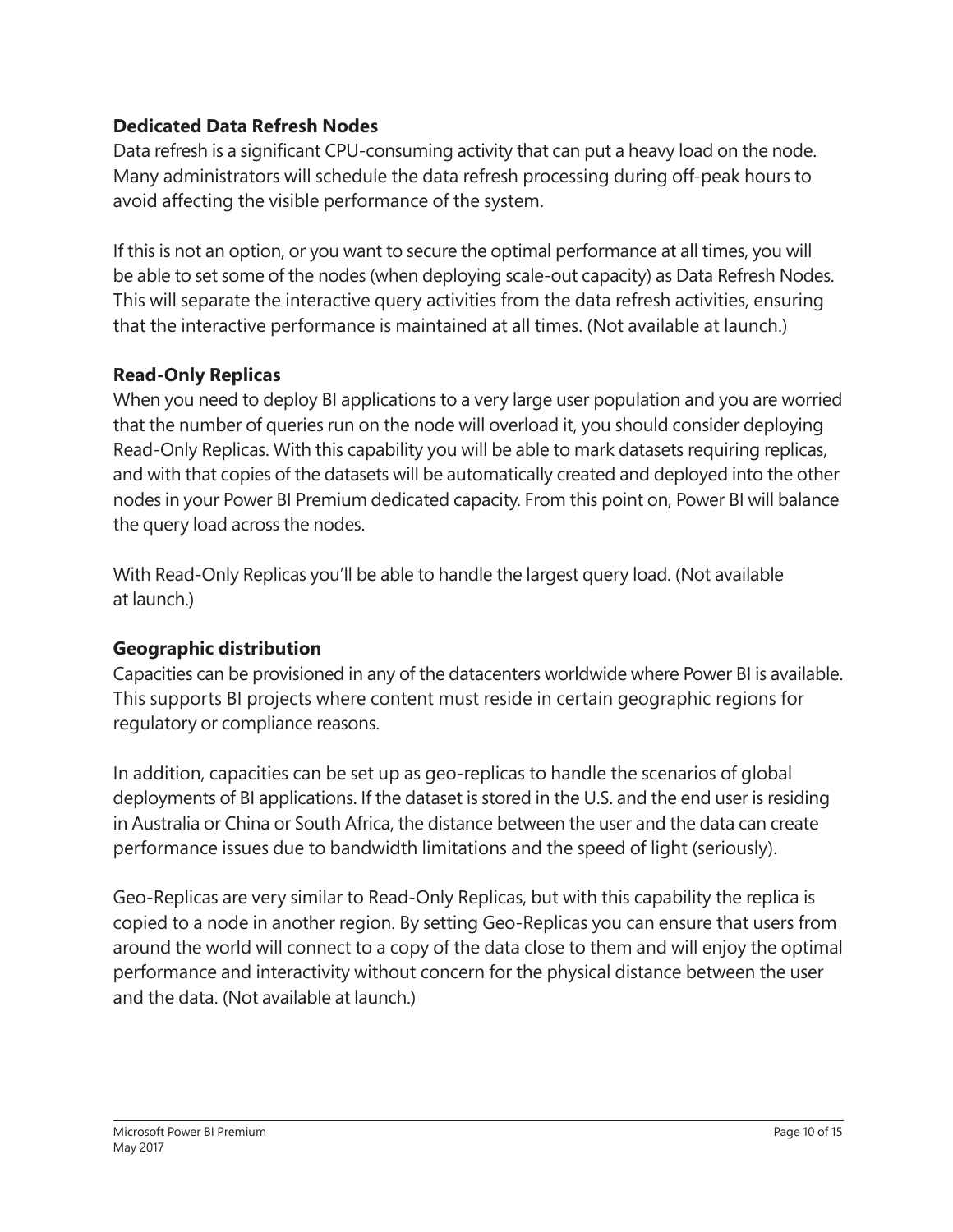#### **Road map cautions**

The discussion above covers some features that are have not yet been released. Although we at Microsoft are working hard to release those features as soon as possible, one must also take into account that some unexpected difficulties can come up that may delay or change the road map outlined.

**"Predictions are hard, especially of the future." – Yogi Berra**

Additional Power BI Premium features not discussed above are being worked on, so keep your ears to the ground because more goodies are coming.

### In the cloud and on-premises: Power BI Report Server

The IT industry is moving to cloud architecture. Although the trend is clear, we do understand that different organizations are moving at different paces, and some have not fully reached the comfort zone or the regulatory approval required to start moving sensitive data to the cloud.

Which BI product architecture should you select—cloud architecture or on-premises? Power BI Premium supports both, so you don't have to choose.

When you purchase Power BI Premium you not only get dedicated capacity nodes in the cloud, but also the new Power BI Report Server to be used on-premises.

Power BI Report Server is an incredibly rich and mature product that traces its roots to the popular SQL Server Reporting Services. On top of the rich paginated reporting functionality, Microsoft added the ability to serve Power BI Reports authored using Power BI Desktop, and deliver them in the Power BI mobile application—or through modern browsers or embedded in applications.

The Power BI Report Server is part of the Power BI Premium offering to allow you to build distributed hybrid BI systems that include cloud and on-premises mixed deployment. With the ability to pin visuals from reports on Power BI Report Server into the Power BI cloud service, you can now create dashboards that span both cloud and on-premises reports.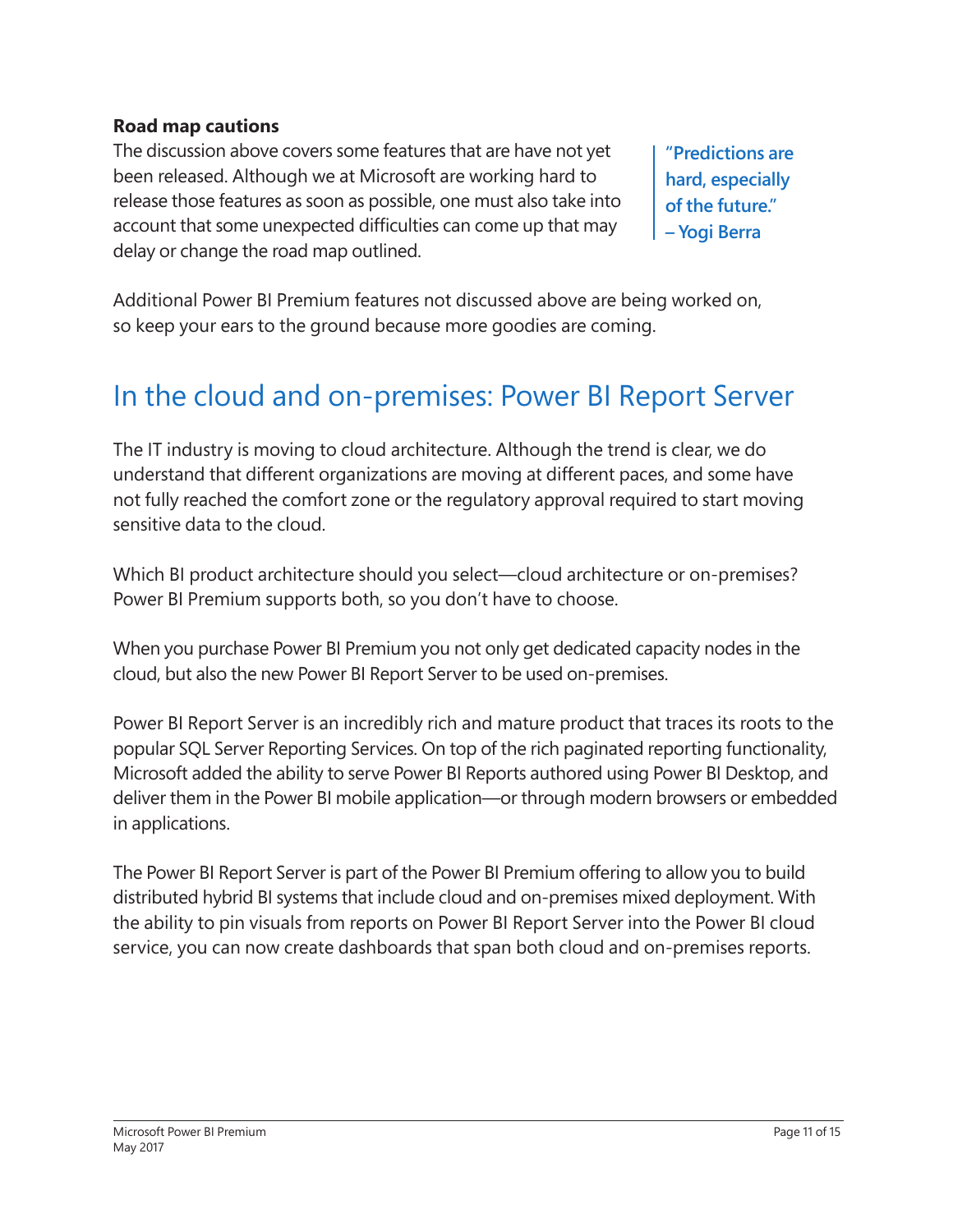With Power BI Report Server, you have full flexibility to decide what portions of the data and reports you want to keep on-premises and what portions should reside in the cloud. The same number of v-Cores you have provisioned in the cloud can also be deployed on-premises through the Power BI Report Server. And you don't have to split the capacity you purchased: When you deploy eight v-Cores in the cloud, you also get to use eight cores on-premises for a total of 16 cores!

We at Microsoft went to great lengths to ensure compatibility between Power BI Report Server and the Power BI cloud service. This means that whenever you are ready to transition more of the content to the cloud, all you have to do is simply upload the reports from Power BI Report Server to the Power BI cloud service and you are ready to rock.

### Power BI Premium — common scenarios

Power BI Premium is ideal for several distinct analytics use cases. These use cases are not mutually exclusive and can be used in concert in one organization.

#### **Baseload capacity**

Perhaps the most common use case for Power BI Premium is the centralized provisioning of a baseload capacity by IT or a central BI function for the general use by an entire organization ("baseload" comes from the world of power utilities and means the constant power capacity available at any given time). In this scenario we expect many authors to create diverse BI content and applications to be shared with a large number of people.

The baseload capacity is intended to support a large number of projects, some now and some in the future, and there is no way (or desire) to specify in advance the specific content or applications that will be created or the intended user base for those. Premium Capacity administrators typically do not get involved in specific projects; instead, their job is to set general policies and most important to make sure that there is enough baseload capacity provisioned for the org to support all the ongoing activities.

Baseload capacity can also be used to support enterprise self-service use cases, where self-service users need higher data size limits or geographic dispersion. For this use case, Premium will complement Power BI Pro licenses for self-service users who are creating or collaborating on content.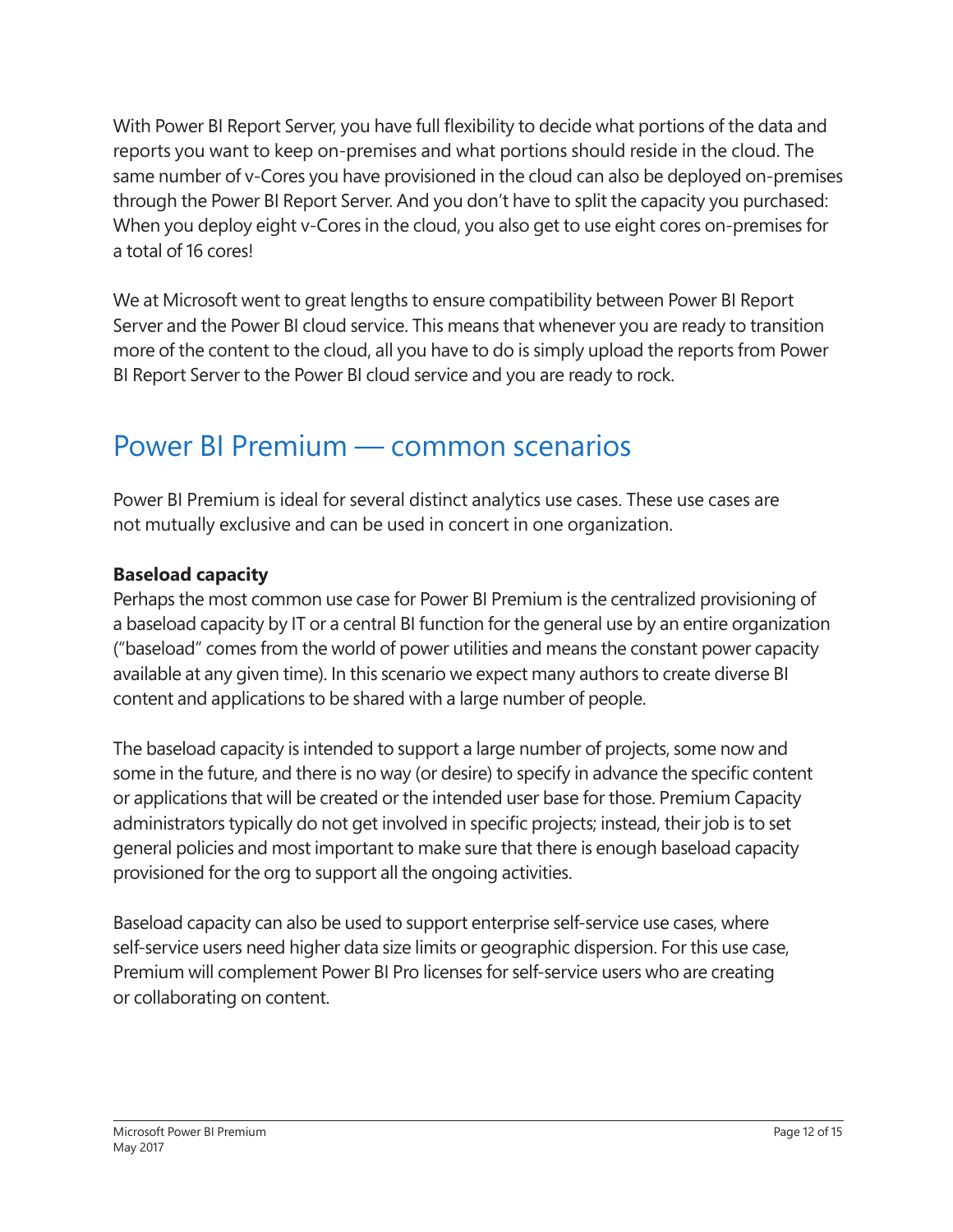To enable the baseload scenario, the Power BI Premium administrator will add all the employees into the capacity Assignment List, and from that point on all the content authored in the organization will be hosted and served through the dedicated capacity.

With the capacity in place, the organization immediately enjoys the ability to have unlimited Power BI apps creation and distribution by any Pro user to the whole organization, and the consumption of the apps by any user throughout the organization. In addition, all the user quotas and the default restrictions on dataset size and refresh rates are removed and are now in the control of the Capacity Administrator who can set new policies and have firm controls and governance of the performance and SLA of the BI system.

#### **Application capacity**

When a BI project needs to distribute a set of dashboards and reports to a large number of users, and in the absence of baseload capacity, Power BI Premium dedicated capacity can be deployed for the narrow purpose of supporting one specific application.

For example, the HR team may want to distribute a set of dashboards and reports to all the employees in the organization. The project team in HR will purchase and provision dedicated capacity and assign to it only their project. This narrow application targeting will allow the team to ensure that only the exact capacity needed for their Power BI app is deployed and they don't have to take any "freeloaders" onto their capacity. The HR application can then be distributed to all the employees with no additional per- user licensing costs.

In this scenario, the usage is limited to one (or few) known app(s) and the capacity provisioned can be fully tailored to the needs of that app. The administrator is typically part of the project team and will size and provision the capacity that will support the scale and load of that specific app.

With the capacity in place, the application team enjoys the unlimited application distribution of the Power BI app to the whole organization without the need to license the individual users. The capacity in this scenario is optimized for the scale, performance, and budget of the application project.

**Solution capacity allows each project or team in the organization to own and manage the optimized Premium Capacity specifically needed to support their application.**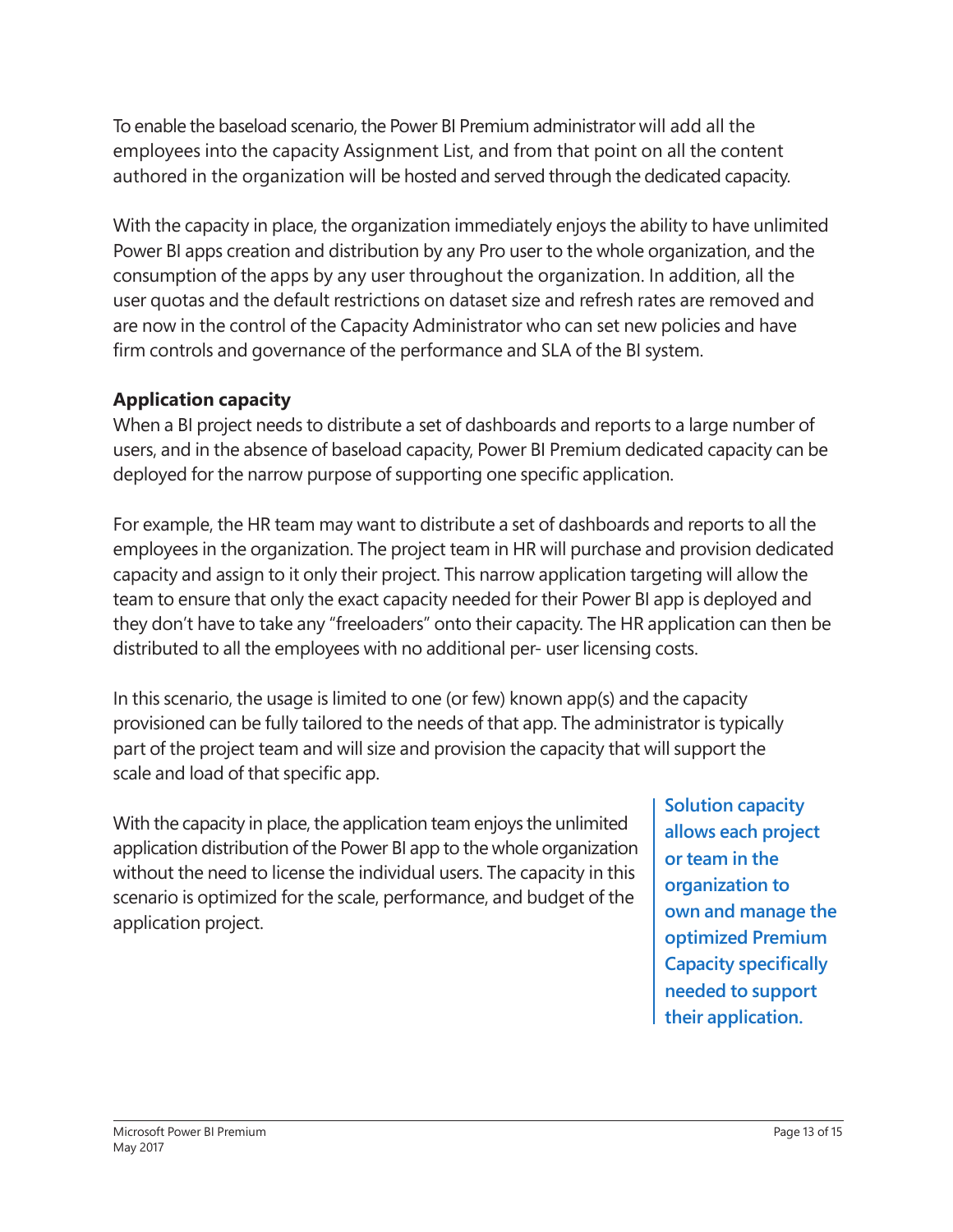#### **Customized capacity**

Even when a baseload capacity is available in the organization, certain projects or applications may have unique needs that go beyond the design point of the baseload capacity. In this case the project team will provision their own customized dedicated capacity and will host their own application.

Note: Different applications can be hosted on different capacity units inside the org without any effect on the user experience. The experience remains the same regardless of the content hosting topology.

Examples when customized capacity may be needed include the following:

- **Extreme Scale –** the BI project requires very large Capacity Nodes that the baseload capacity does not have deployed.
- **Extreme Distribution –** the project is designed to reach a very large population, much larger than the baseload capacity was designed to support.
- • **Extreme Peak –** the project is designed for a specific moment in time—perhaps the Olympic Games or the presidential election. For that time an extreme load is projected on the system, which the baseload capacity cannot support.
- •**Extreme SLA –** BI solution owners want to ensure the most optimized performance for their project and they don't want any interference from other applications in the organization. An example would be the BI solution for the CEO dashboard.

In these scenarios, the project team will provision and manage their own customized capacity that will be used by their application only, while the rest of the organization will continue to use the baseload capacity. Power BI consolidates the content and applications hosted on all the Capacity Nodes and provides end users with a single pane of glass view of all the BI content in the organization.